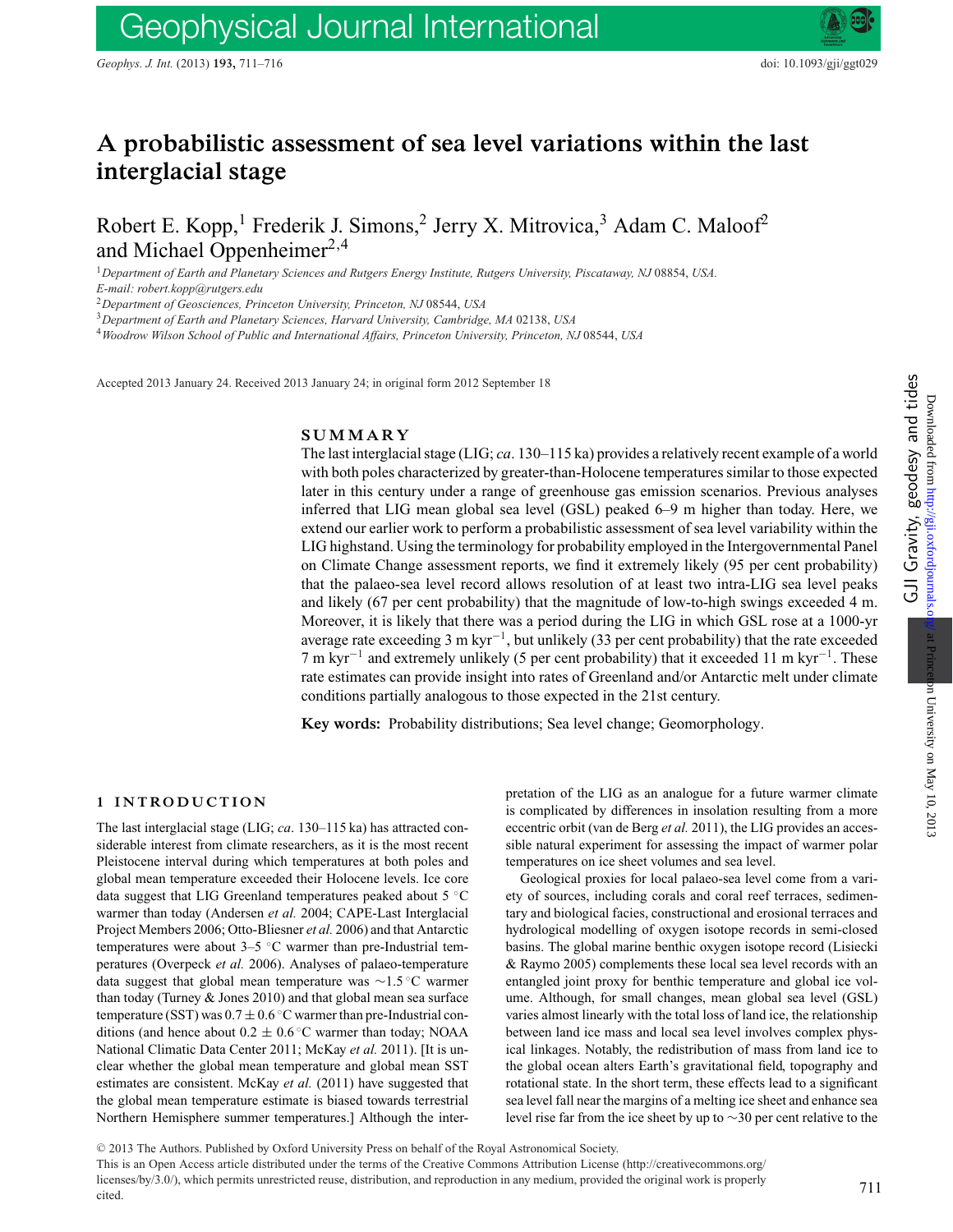global mean (Mitrovica *et al.* 2011); over thousands of years, these effects relax, as solid Earth deformations isostatically compensate for the surface mass (ice plus water) redistribution (Mitrovica & Milne 2003). Superimposed on these 'static equilibrium sea level' effects are sea level changes driven by ocean dynamics and temperature and salinity distribution, although these 'dynamic sea level' changes are dwarfed by static equilibrium effects resulting from glacial–interglacial swings in ice sheet volume for GSL changes in excess of ∼20 cm (Kopp *et al.* 2010).

Kopp *et al.* (2009, henceforth K09) used a Bayesian statistical framework that coupled a database of LIG local palaeo-sea level records from 47 localities with the global oxygen isotope record of Lisiecki & Raymo (2005) and a geophysical model of the static equilibrium response of local sea level to ice volume redistribution. We found that LIG GSL peaked considerably higher than today. Using terminology adopted in Intergovernmental Panel on Climate Change (IPCC) assessment reports, we concluded that a rise in LIG  $GSL \geq 6.6$  m was extremely likely (95 per cent probability), a rise ≥8.0 m was likely (67 per cent probability), and that a rise ≥9.4 m was unlikely (33 per cent probability). Our result was subsequently confirmed by Dutton & Lambeck (2012) in an independent analysis that employed a different methodology and database but also estimated that LIG GSL peaked between 5.5 and 9 m higher than today.

Local sea level indicators from several sites, including the Bahamas (Chen *et al.* 1991; Hearty *et al.* 2007; Thompson *et al.* 2011), the Yucatán (Blanchon et al. 2009), western Australia (Eisenhauer *et al.* 1996), Aldabara Atoll (Braithwaite *et al.* 1973) and the Red Sea (Rohling *et al.* 2008), suggest that sea level was not constant during the LIG but instead underwent one or more falls and advances. The K09 GSL reconstruction showed some evidence of intra-LIG sea level variations, but in that paper we did not investigate the detail of this variation or its robustness. Better understanding of these intra-interglacial sea level variations would be useful for testing hypotheses about, and models of, Greenland and Antarctic ice sheet variability in interglacial conditions, with potential application to future ice sheet changes.

In this paper, we extend the K09 methodology to investigate the robustness and magnitude of intra-LIG sea level variations and provide initial estimates of the associated rates of sea level change.

#### **2 METHODOLOGY**

The prior probability distribution for sea level adopted by K09 (Fig. 1) is a multivariate normal empirically derived from 250 alternative land-ice histories, each coupled with one of 72 alternative



Figure 1. Prior probability distribution for mean global sea level (GSL). Resolved peaks (downward triangles) and troughs (upward triangles) are indicated. Grey tones indicates the probability of existence of peaks (black  $= 100$  per cent, white  $= 0$  per cent). Dashed and dotted error bars represent 67 and 95 per cent confidence intervals, respectively. Because of the broad uncertainty in the prior, the prior expected ages of resolved peaks do not necessarily align with the peaks of the mean of the prior sea level distribution.

solid earth models through a geophysical sea level model. The total land ice volume for each history was sampled from a probability distribution based upon the Lisiecki & Raymo (2005) oxygen isotope stack. The solid earth models are distinguished on the basis of the adopted elastic lithospheric thickness and the viscosities of the upper- and lower-mantle regions. The geophysical modelling is based on a gravitationally self-consistent sea level equation that takes into account viscoelastic deformation of the solid Earth and perturbations to the Earth's gravitational field and rotational state. The sea level theory takes accurate account of shoreline migration effects (Mitrovica & Milne 2003). To avoid pre-disposing the model to smooth sea level histories, the prior probability distribution allows relatively large swings in sea level, as can be seen by examining the peaks and lows in Fig. 1; we re-examine this assumption later.

Although the age model of our prior distribution for GSL is based upon the Lisiecki & Raymo (2005) timescale, the oxygen isotope curve does not unilaterally dictate the timescale of the posterior probability distribution. As one example of this limited influence, note that, while simple inference from Lisiecki & Raymo (2005) would place GSL at ∼−40 m at 115 ka, the K09 median posterior estimate is −0.5 m.

The K09 sea level database contains 108 distinct LIG sea level observations from 47 sites. Twenty-nine of these observations come from the Red Sea curve of Rohling *et al.* (2008), with a timescale adjusted to align ( $\pm 2.5$  kyr,  $1\sigma$ ) with that of Lisiecki & Raymo (2005). Although the uncertainties on these observations are relatively large ( $\sim \pm 3$  m, 1 $\sigma$ ), the Red Sea curve plays an important role in the analysis by anchoring the timescale. The other sites in the database are widely distributed geographically (see fig. 1 of K09).

Let  $f(g)$  represent global sea level over time  $g$ ,  $\hat{\mathbf{s}}$  the observed sea levels in the database,  $\hat{\mathbf{t}}$  the measured ages corresponding to these observations and **t** the corresponding true ages. After burn-in and thinning (Gilks *et al.* 1995), K09 generated 2500 Markov Chain Monte Carlo (MCMC) samples from  $P(t|\hat{s}, \hat{t})$ , the posterior probability distribution of observation ages, conditioned upon the sea level and age observations. Each sample **t***<sup>i</sup>* of **t** defines a multivariate normal probability distribution for GSL conditioned upon sea level observations and the sampled ages, with mean  $\hat{f}_i(g)$  and covariance  $\Sigma_i$ , such that we can write  $P[f(g)|\hat{\mathbf{s}}, \mathbf{t}_i] \sim \mathcal{N}[\hat{f}_i(g), \Sigma_i]$ . Our notation distinguishes between (1) the measured sea levels **ˆs** and ages  $\hat{\mathbf{t}}$ , as recorded in the database; (2) a particular set of MCMC samples of true observation ages**t***<sup>i</sup>* and (3) the GSL curve over time, conditional upon a particular MCMC sample of observation ages,  $P[f(g)|\hat{\bf{s}}, {\bf{t}}_i].$ 

For a particular sample, we consider GSL at a given time point *g* to be 'well resolved' if two criteria are satisfied: (1)  $P[f(g)|\hat{\mathbf{s}}, \mathbf{t}_i]$ has a posterior standard deviation <30 per cent of the standard deviation of its prior *P*[*f* (*g*)] and (2) in the analysis employing the full database, the standard deviation of all  $\hat{f}_i(g)$  is less than 10 m. The second criterion limits our focus to the time interval 129– 116 ka. This definition of 'well resolved' is slightly different from that of K09, which employed only the first criterion (see fig. 4 of K09). Moreover, the definition is more conservative, as it excludes an ambiguous pre-129 ka highstand that is highly contingent on the particular sampled values of **t***<sup>i</sup>* and separated from the body of the highstand by a well-resolved interval with  $GSL < -15$  m.

For each sample  $\mathbf{t}_i$ , we take 100 values from  $P[f(g)|\hat{\mathbf{s}}, \mathbf{t}_i]$ , considering only those time points *g* that are well resolved. For a particular value from  $P[f(g)|\hat{\mathbf{s}}, \mathbf{t}_i]$ , we identify the broad LIG highstand as the interval between 140 and 105 ka bounded by intervals during which GSL is greater than or equal to its present level. We identify the peaks and troughs of GSL that are well resolved within this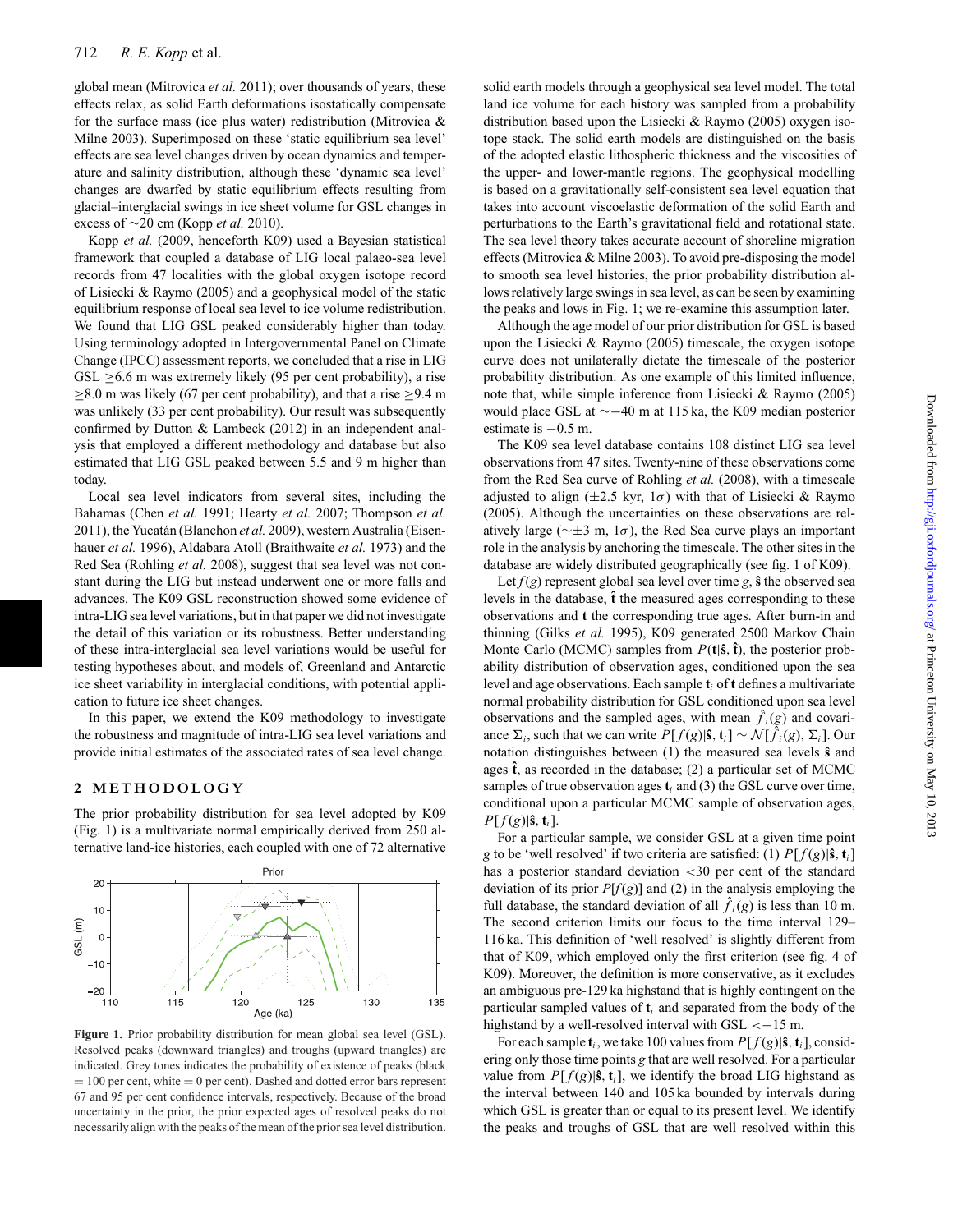

**Figure 2.** Peak identification example. The black curves show a distribution for GSL conditional upon a particular sample from the probability distribution for observation ages (solid: mean; dashed: 67 per cent confidence interval; dotted: 95 per cent confidence interval). The blue curve shows a single subsample from this distribution. The triangles indicate the identified peaks and lows of this subsample.

interval. Fig. 2 shows one example, in which the highstand extends from 126 to 113 ka, and two peaks and one trough are well resolved.

To test our methodology, we evaluated it using 20 pseudo-proxy data sets, described in the Supporting Information accompanying K09. To generate each data set, a known (randomly generated) sea level history was sampled with pseudo-proxy observations at the same locations and with the same characteristic sea level and age uncertainties as the actual observations in the database. The resulting analysis (Fig. S1) suggests that the methodology presented here performs reasonably well: 57 per cent of the data sets have true maximum rates of intra-LIG sea level change in excess of the projected 50 per cent probability exceedance values; 52 per cent of the data sets have true sea level maxima in excess of the projected 50 per cent probability exceedance values; and 75 per cent of the data sets have true sea level low-to-high swings in excess of the projected 50 per cent probability exceedance values. The analysis does appear to overestimate the uncertainty in its projection of the sea level maxima for the pseudo-proxy data; in all 20 of the data sets, the true sea level maximum falls between the 54 per cent probability and 32 per cent probability exceedance values.

# **3 RESULTS**

#### **3.1 Main analysis**

Figs 3a and 4 (red line) and Tables 1–3 summarize some of the main results of our probabilistic assessment. Within the LIG window shown in Fig. 3, two peaks are identified with 98 per cent confidence, a third with 63 per cent confidence, and a fourth with 6 per cent confidence (Table 1). In the age model constructed by our analysis, the best estimates of the ages of the primary and (if they exist) secondary and tertiary peaks are 123–125 ka (quoted at the approximate 95 per cent range), 116–122 and 116–118 ka.

We begin by considering the upper bound on GSL and the rate of GSL rise anywhere in the LIG time window. We find that, within the LIG period, it is extremely likely (95 per cent probability)/likely (67 per cent)/unlikely (33 per cent)/extremely unlikely (5 per cent) that the highest peak GSL well resolved by observations exceeded 6.4/7.7/8.8/10.9 m (Table 2). Moreover, we find that the fastest kyr-average rate of GSL rise into and during the highstand exceeded 5.1/6.9/8.6/11.6 m kyr−1. These inferences differ slightly from our previous analysis (Kopp *et al.* 2009), which found ex-



**Figure 3.** Resolved peaks (downward triangles) and troughs (upward triangles) of the LIG sea level curve. (a) Results of the full analysis. (b) Results with a truncated uniform prior limiting the number of peaks to  $\leq$ 2. Grey tones indicate the probability of peak existence (black  $= 100$  per cent, white  $= 0$  per cent). Solid, dotted and dashed green lines indicate the mean GSL estimate and its 67 and 95 per cent confidence intervals, respectively. Red crosses show the mean estimates of the ages of sea level observations.



**Figure 4.** Exceedance probabilities (i.e. the probability the value exceeds a given level) for the maximum rate of sea level rise following the initial GSL peak. The red curve shows the results of the main analysis, while the blue curve shows the results with a truncated uniform prior limiting the number of peaks to  $\leq$ 2. The dashed green line indicates the prior.

tremely likely/likely/unlikely exceedance values of 6.6/8.0/9.4 m and  $5.6/7.4/9.2 \text{ m kyr}^{-1}$ , because we limit our focus to the post-129 ka highstand clearly resolved by the data. That is to say, the current analysis excludes a possible ∼132 ka peak whose resolution depends upon the interpretation of geochronological uncertainties and is separated from the main body of the LIG by a well-resolved interval of GSL  $<-15$  m; see Fig. 3.

Considering only changes following the initial sea level peak, we find that the sea level low-to-high swing exceeded 1.1/7.8/11.2/15.1 m (Table 3), and that the maximum kyr-average rate of GSL rise within the LIG exceeded 1.0/4.9/7.2/10.6 m kyr−<sup>1</sup> (Table 4).

## **3.2 Truncated analysis**

The K09 prior probability distribution did not explicitly constrain the number of sea level peaks during the last interglacial, as we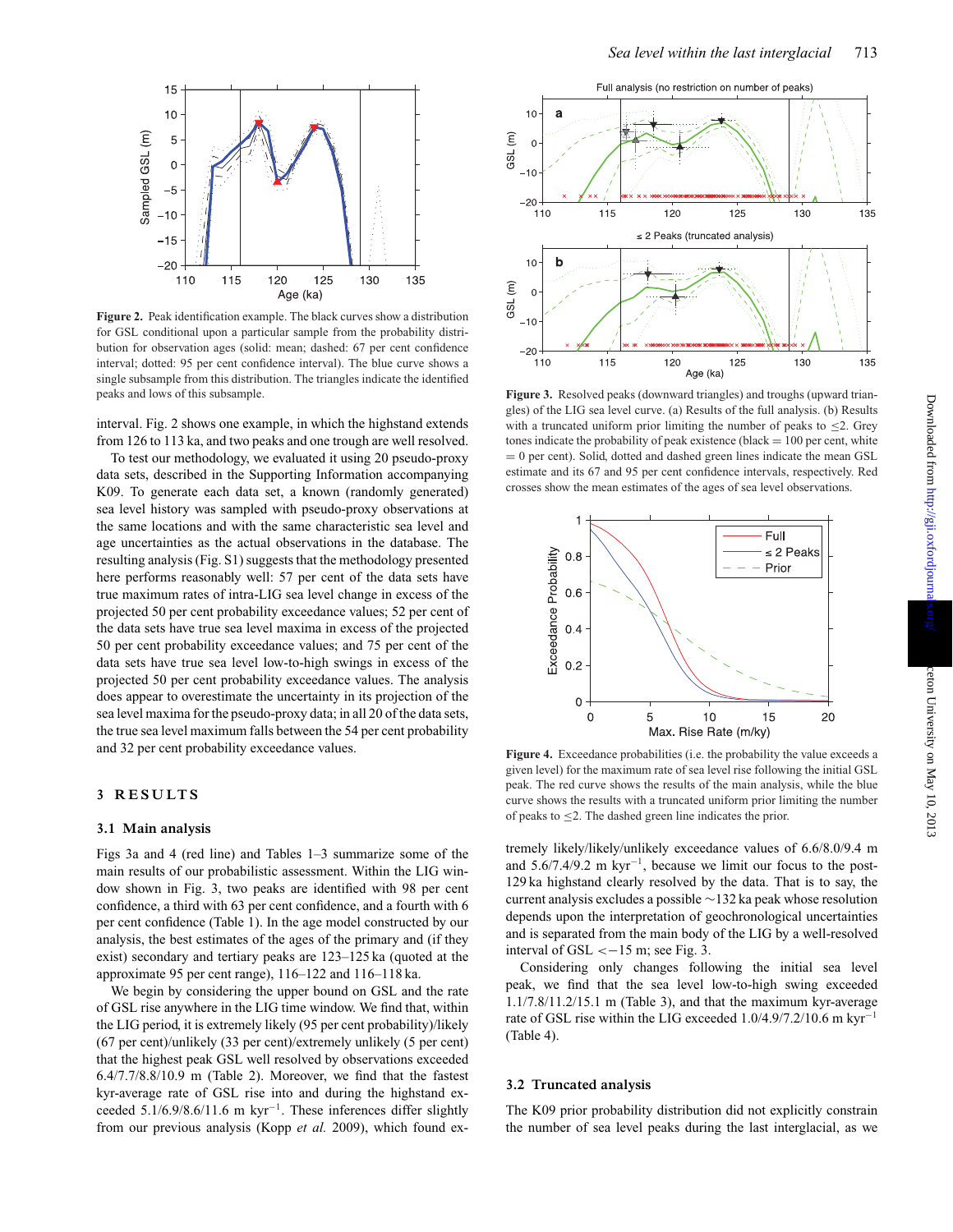**Table 1.** Probability of global sea level peak identification.

| Number of peaks    | 1       | $\mathfrak{D}$ | 3      | 4      | 5     |
|--------------------|---------|----------------|--------|--------|-------|
| Full MCMC analysis | $100\%$ | 98%            | 63 %   | $6\%$  | $0\%$ |
| $<$ 2 Peaks        | 100%    | $95\%$         | $0\%$  | $0\%$  | $0\%$ |
| No Red Sea (MCMC)  | 100%    | 100%           | 97%    | 70 %   | 19%   |
| No Red Sea         | 100%    | 100%           | $85\%$ | 40%    | $7\%$ |
| Only Red Sea       | 100%    | 51 %           | $3\%$  | $0\%$  | $0\%$ |
| Only Best+RS       | 100%    | 98%            | 56%    | $5\%$  | $0\%$ |
| Only Best-RS       | 100%    | $100\%$        | 79%    | $29\%$ | $3\%$ |
| Prior              | $97\%$  | $66\%$         | $17\%$ | $1\%$  | $0\%$ |

**Table 2.** Maximum global sea level peak height (m).

| Exceedance probability | 95th | 67th | 50th | 33rd | 5th  |
|------------------------|------|------|------|------|------|
| Full MCMC analysis     | 6.4  | 77   | 8.2  | 8.8  | 10.9 |
| $<$ 2 Peaks            | 6.3  | 7.6  | 8.1  | 8.7  | 10.8 |
| No Red Sea (MCMC)      | 6.8  | 8.5  | 9.3  | 10.2 | 14.0 |
| No Red Sea             | 6.4  | 7.8  | 8.4  | 9.1  | 11.9 |
| Only Red Sea           | 3.5  | 5.2  | 5.9  | 6.6  | 8.5  |
| Only Best+RS           | 5.9  | 7.3  | 79   | 8.6  | 11.2 |
| Only Best-RS           | 6.0  | 7.6  | 8.3  | 9.1  | 11.9 |
| Prior                  | 2.0  | 11 1 | 14.6 | 18.3 | 29.0 |

did not wish to be prescriptive in this regard. As a consequence, mismatched age models between different observations could lead to an overestimate of the number of peaks. One might therefore reasonably hold an implicit prior that judges fewer peaks to be more likely than more peaks. The absence of any known site with geomorphological indicators recording more than two sea level peaks supports this implicit prior. In the absence of a particular form for this prior, we conduct a sensitivity analysis employing a truncated uniform distribution for the number of peaks; that is, we consider only the 37 per cent of cases in which the models find  $\leq$  2 LIG sea level peaks (Fig. 3 b and Fig. 4, blue line.)

**Table 3.** Maximum intra-LIG GSL low-to-high swing (m).

| Exceedance probability | 95th | 67th | 50th           | 33rd | 5th  |
|------------------------|------|------|----------------|------|------|
| Full MCMC analysis     | 1.1  | 7.8  | 9.6            | 11.2 | 15.1 |
| $<$ 2 Peaks            | 0.0  | 4.4  | 8.2            | 10.2 | 14.5 |
| No Red Sea (MCMC)      | 3.8  | 6.1  | 7.1            | 8.2  | 12.0 |
| No Red Sea             | 3.0  | 7.0  | 8.5            | 10.1 | 15.5 |
| Only Red Sea           | 0.0  | 0.0  | 0 <sub>1</sub> | 27   | 8.5  |
| Only Best+RS           | 0.8  | 8.4  | 10.3           | 11.8 | 15.6 |
| Only Best-RS           | 2.0  | 5.9  | 7.3            | 9.0  | 14.1 |
| Prior                  | 0.0  | 0.0  | 6.1            | 10.9 | 23.9 |

|  | <b>Table 4.</b> Maximum intra-LIG global sea level rise rate $(m kyr^{-1})$ . |  |  |  |  |  |  |  |  |  |  |
|--|-------------------------------------------------------------------------------|--|--|--|--|--|--|--|--|--|--|
|--|-------------------------------------------------------------------------------|--|--|--|--|--|--|--|--|--|--|

| Exceedance probability | 95th | 67th | 50 <sub>th</sub> | 33rd | 5th  |
|------------------------|------|------|------------------|------|------|
| Full MCMC analysis     | 1.0  | 4.9  | 6.1              | 7.2  | 10.6 |
| $<$ 2 Peaks            | 0.0  | 3.3  | 5.0              | 6.4  | 9.9  |
| No Red Sea (MCMC)      | 2.6  | 4.4  | 5.2              | 6.1  | 9.5  |
| No Red Sea             | 2.1  | 4.8  | 5.8              | 6.9  | 10.9 |
| Only Red Sea           | 0.0  | 0.0  | 0.1              | 2.3  | 7.2  |
| Only Best+RS           | 0.8  | 5.2  | 6.5              | 7.6  | 10.8 |
| Only Best-RS           | 1.3  | 3.8  | 5.0              | 6.2  | 10.2 |
| Prior                  | 0.0  | 0.0  | 5.0              | 8.5  | 17.6 |

The truncation has almost no effect on our estimate of peak sea level, which under the truncated prior exceeded 6.3/7.6/8.7/10.8 m (∼10 cm less than in the untruncated analysis; Table 2). It does somewhat reduce the maximum rate of rise into and during the LIG, which in this analysis exceeded 4.9/6.6/8.2/11.2 m kyr<sup>-1</sup> (0.3– 0.4 m kyr−<sup>1</sup> slower). A second sea level peak during the LIG is resolved with 95 per cent confidence (Table 1). Considering only changes following the initial sea level peak, the sea level low-to-high swing exceeded 0.0/4.4/10.2/14.5 m (Table 3); the maximum kyraverage rate of GSL rise within the LIG exceeded 0.0/3.3/6.4/9.9 m kyr<sup> $-1$ </sup> (Table 4).

#### **3.3 Subset analyses**

To assess the contribution of different data to our results, we conduct a number of analyses employing subsets of the full database. K09 conducted comprehensive subset analyses, in which the entire MCMC analysis, including consideration of geochronological uncertainties, was run upon limited data sets (see the Supporting Information and fig. S8 of K09). We consider one such subset, the K09 'no isotopes' subset, which excludes the Red Sea curve from the analysis. Here, we refer to this subset as the 'No Red Sea (MCMC)' subset. We also consider a number of additional subsets, for which (for reasons of computational economy) we have not rerun the entire MCMC analysis but have instead retained the probability distributions for  $t_i$  from the main analysis while using only the subset for the Gaussian process estimation of  $P[f(g)|\hat{\mathbf{s}}, \mathbf{t}]$ . These subsets are:

(i) No Red Sea: all except the Rohling *et al.* (2008) Red Sea curve.

(ii) Only Red Sea: only the Red Sea curve.

(iii) Only Best+RS: only Bahamas (Chen *et al.* 1991; Hearty *et al.* 2007), Bermuda (Muhs *et al.* 2002; Hearty *et al.* 2007), Western Australia (Murray-Wallace & Belperio 1991; Zhu *et al.* 1993; Stirling *et al.* 1995; Eisenhauer *et al.* 1996; Stirling *et al.* 1998; Hearty *et al.* 2007), Seychelles (Israelson & Wohlfarth 1999), Barbados (Schellmann & Radtke 2004), Oahu (Muhs *et al.* 2002; Hearty *et al.* 2007) and the Red Sea curve.

(iv) Only Best−RS: as above, but excluding the Red Sea curve.

The sites in the 'Only Best' subsets are selected from the database to maximize overlap with the sites considered by Dutton & Lambeck (2012).

Results of the subset analyses are shown in Tables 1–4 and Fig. S2. The Only Red Sea subset less clearly resolves multiple peaks (51 per cent probability of a second peak) (Table 1), has a lower overall maximum height (exceeding 3.5/5.2/6.6/8.5 m; Table 2) and has a lower maximum rate of intra-LIG sea level variations (exceeding  $0/0/2.3/7.2$  m kyr<sup>-1</sup>; Table 4). Variations among the other subsets are relatively modest, with the notable exception that all the subsets excluding the Red Sea data have longer high stands and a greater likely number of peaks. With the exceptions of the Only Red Sea and No Red Sea (MCMC) subsets, all subsets yield maximum LIG GSL heights exceeding 5.9–6.4/7.3–7.8/ 8.6–9.1/10.8–11.9 m (Table 2). The No Red Sea (MCMC) subset yields higher exceedance values, and the Only Red Sea subset lower values. With the exception of the Only Red Sea subset, all yield a  $\geq$ 95 per cent probability of at least two peaks (Table 1), and a maximum intra-LIG rate of sea level rise likely exceeding 3.8– 5.2 m kyr<sup>-1</sup>, unlikely exceeding 6.1–7.6 m kyr<sup>-1</sup>, and extremely unlikely exceeding 9.5–10.9 m kyr<sup>-1</sup> (Table 4).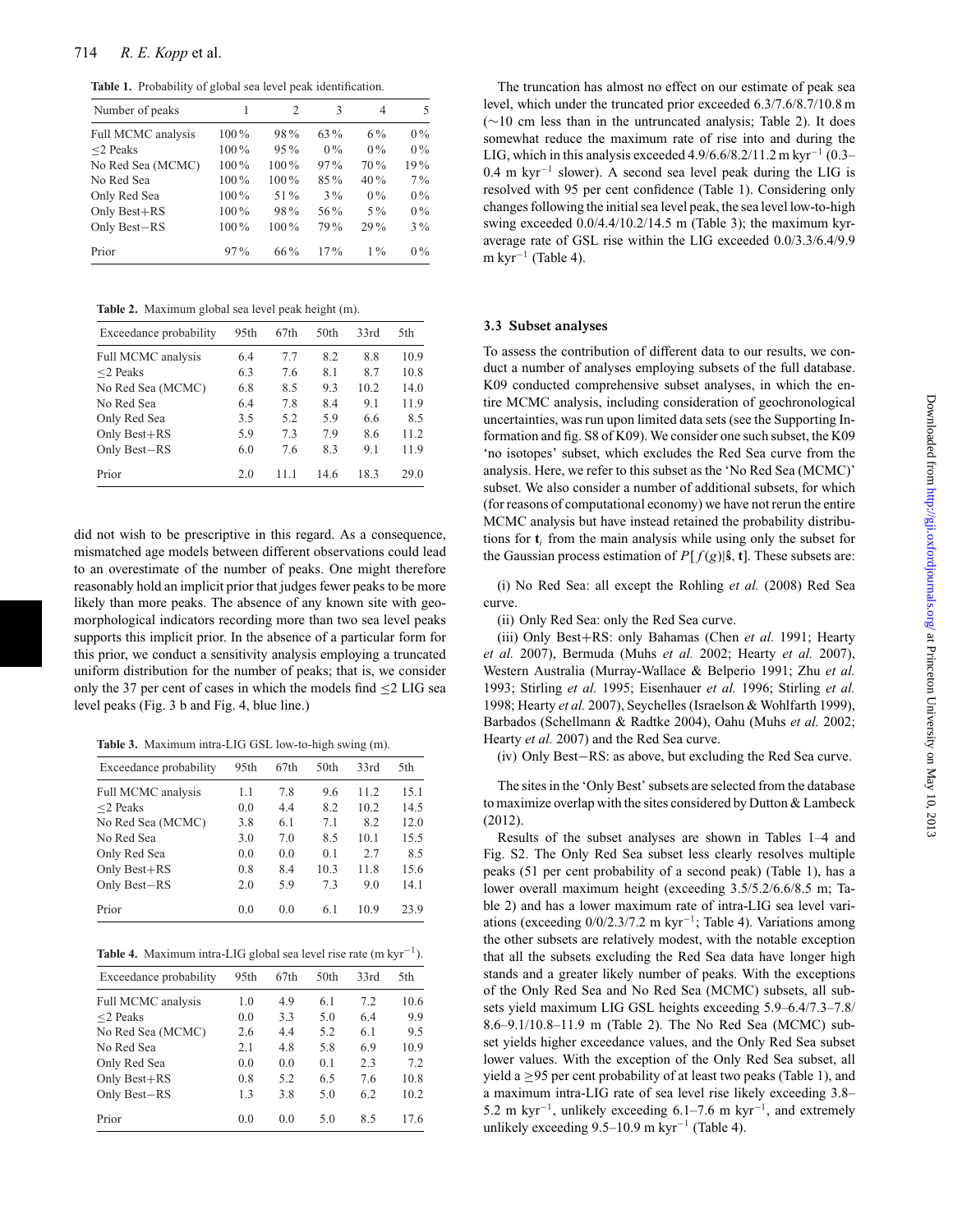#### **4 DISCUSSION AND CONCLUSIONS**

K09 estimated with 95 per cent confidence that the peak kyraveraged rate of GSL rise when GSL exceeded −10 m was greater than 5.6 m kyr−1, but that this rate was unlikely (33 per cent probability) to have exceeded 9.2 m kyr<sup>-1</sup>. They cautioned that kyraveraged rates could not be used to place an upper bound on the fastest rate of sea level rise over shorter timescales. Moreover, as a few m equivalent eustatic sea level of ice in the Laurentide and/or Eurasian ice sheets likely remained on the planet when GSL >−10 m, these rates may have been dominated by ice loss from one of these ice sheets rather than from a currently extant ice sheet.

Focusing more specifically on intra-LIG sea level observations, if they can be resolved, provides more direct information about the behaviour of the Greenland and Antarctic ice sheets during this period. Since the exceedance probabilities from the  $\leq$ 2 peaks analysis are always less than or equal to those from the untruncated 'full' analysis, we conservatively employ lower bounds from the former and upper bounds from the latter. We therefore conclude that it is extremely likely that our analysis resolves the existence of at least one sizable intra-LIG sea level fall and rise, likely one in excess of 4 m. Moreover, the sea level rise following the lowstand occurred at a maximum kyr-averaged rate that likely exceeded 3  $m kyr^{-1}$ , but was unlikely to have exceeded 7 m kyr<sup>-1</sup> and extremely unlikely (5 per cent probability) to have exceeded 11 m kyr<sup>-1</sup>.

Both the rate and magnitude of the low-to-high GSL swing projected from this analysis are similar to those estimated for local changes in the Bahamas by Thompson *et al.* (2011), whose observations post-dated the compilation of the K09 database and were therefore not included in our analysis. Thompson *et al.* (2011) estimated that an initial peak of 4 m was followed by a low of  $\leq 0$  m and a high of 6 m, and that the minimum rate of change during this interval was 2.6 m kyr<sup> $-1$ </sup>. The rates of rise estimated from our analysis are lower than the maximum century-average rates of sea level change at the Red Sea estimated by Rohling *et al.* (2008) (1.6  $\pm$  0.8 m century<sup>-1</sup>), but given both the difference in timescale (century- versus millennial-average) and geographic scope (global versus Red Sea), the results are not necessarily inconsistent.

While kyr-averaged rates cannot provide an upper bound on shorter-term rates, they can provide a lower bound. Satellite altimetry data indicate that, over the last twenty years, global mean sea surface height has risen by 3.1 ± 0.4 mm yr−<sup>1</sup> (Nerem *et al.* 2010); it is therefore likely that sub-millennial intervals of faster GSL rise occurred during the LIG.

Our analysis is limited by geochronological ambiguity among the timescales employed by last interglacial sea level researchers, which amounts to a ∼2 kyr disagreement on the timing of the LIG highstand between age models based upon open-system U/Th dates and those based upon closed-system U/Th dates (e.g. Thompson *et al.* 2011; Dutton & Lambeck 2012). The K09 analysis, extended here, applied a prior probability distribution based upon the Lisiecki & Raymo (2005) age model. Ongoing work is investigating the consequences of different prior age models, which could alter some of the rates presented here. The truncated '≤2 peaks' case allows some examination of the effects of geochronological ambiguity on rate estimates, since this truncation selects for samples from the probability distribution with observation ages that maximize coherence rather than increase the number of sea level peaks. This truncation has a modest effect on estimates of rates of change, but does reduce estimates of the magnitude of intra-LIG sea level swings.

The last interglacial is an imperfect analogue for the 21st century. Under most scenarios, LIG-like polar temperatures will likely be achieved by the middle of the century and exceeded by the end of it. On the other hand, Earth's greater eccentricity during the last interglacial led to more intense summer insolation in the Northern Hemisphere and more protracted summer melt periods in the Southern Hemisphere (Huybers & Denton 2008). Van de Berg et al. (2011) suggest that insolation changes were responsible for ∼45 per cent of LIG Greenland melting. Thus it cannot be concluded that LIG-like polar temperatures alone would be sufficient to cause LIG-like ice sheet melt.

The cryosphere is a complex system with inherent stochasticity, and it is unclear to what extent identical climatic forcings would generate identical ice sheet responses. While the ∼130 m GSL change between glacial low stands and interglacial high stands is deterministically related to climate, the few metres of difference between interglacials may or may not be. Reconstruction of globally integrated records akin to those of the LIG for earlier interglacials can help resolve this question. Leveraging the distinct spatio-temporal presentation of sea level patterns associated with different meltwater sources to reconstruct not just GSL but also changes in individual ice sheets should yield further insight. Despite these caveats, the record of LIG sea level variations suggests that the ice sheets currently extant are likely capable of sustaining rates of melting faster than those observed today for at least a millennium.

#### **ACKNOWLEDGEMENTS**

We thank the members of the PALSEA (Palaeo-Constraints on Sea Level Rise) working group funded by Past Global Changes/IMAGES (International Marine Past Global Change Study) for helpful discussion. This research was supported by National Science Foundation grant ARC-1203415 to REK. FJS was supported by National Science Foundation grant EAR-1150145.

## **REFERENCES**

- Andersen, K.K. *et al.*, 2004. High-resolution record of Northern Hemisphere climate extending into the last interglacial period, *Nature,* **431,** 147–151.
- Blanchon, P., Eisenhauer, A., Fietzke, J. & Liebetrau, V., 2009. Rapid sealevel rise and reef back-stepping at the close of the last interglacial highstand, *Nature,* **458,** 881–884.
- Braithwaite, C.J.R., Taylor, J.D. & Kennedy, W.J., 1973. The evolution of an atoll: the depositional and erosional history of Aldabra, *Phil. Trans. R. Soc. B,* **266,** 307–340.
- CAPE-Last Interglacial Project Members, 2006. Last Interglacial Arctic warmth confirms polar amplification of climate change, *Quat. Sci. Rev.,* **25,** 1383–1400.
- Chen, J.H., Curran, H.A., White, B. & Wasserburg, G.J., 1991. Precise chronology of the last interglacial period: 234U-230Th data from fossil coral reefs in the Bahamas, *Geol. Soc. Am. Bull.,* **103,** 82–97.
- Dutton, A. & Lambeck, K., 2012. Ice volume and sea level during the last interglacial, *Science,* **337,** 216–219.
- Eisenhauer, A., Zhu, Z.R., Collins, L.B., Wyrwoll, K.H. & Eichstätter, R., 1996. The Last Interglacial sea level change: new evidence from the Abrolhos islands, West Australia, *Geol. Rund.,* **85,** 606–614.
- Gilks, W.R., Richardson, S. & Spiegelhalter, D., 1995. *Markov Chain Monte Carlo in Practice: Interdisciplinary Statistics,* CRC Press, Boca raton, FL, USA.
- Hearty, P.J., Hollin, J.T., Neumann, A.C., O'Leary, M.J. & McCulloch, M., 2007. Global sea-level fluctuations during the Last Interglaciation (MIS 5e), *Quat. Sci. Rev.,* **26,** 2090–2112.
- Huybers, P. & Denton, G., 2008. Antarctic temperature at orbital timescales controlled by local summer duration, *Nat. Geosci.,* **1,** 787–792.